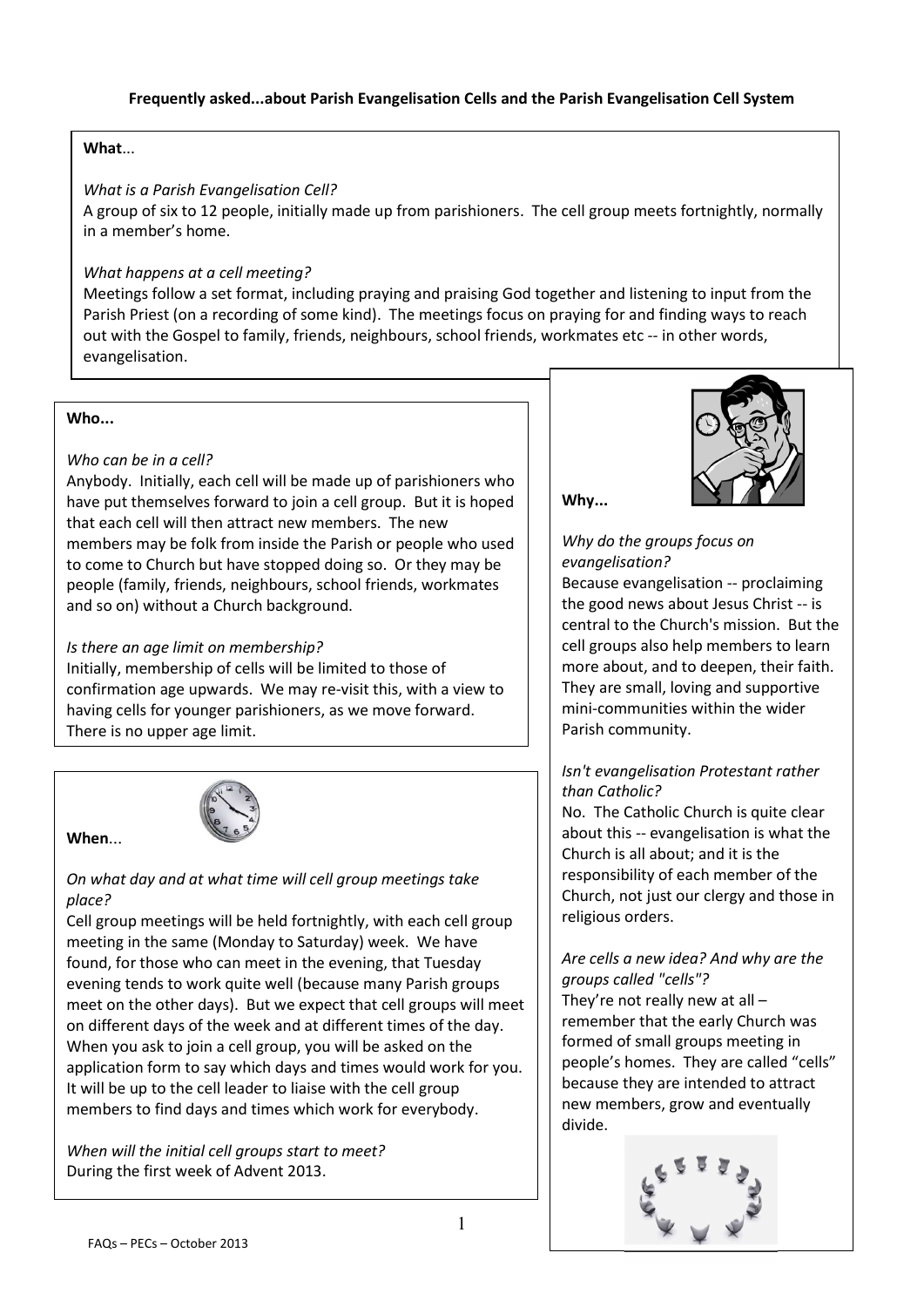### Joining...



#### How can I join a cell group?

You will be able to apply to join a cell group from the middle of October by completing an application form. During November, the initial groups to commence at the start of Advent will be formed from those who have applied. Patience may be needed if it turns out that more people apply than can be accommodated in the initial groups. Once the cell system has got going, a parishioner will be able to ask to join a cell group at any time (and of course parishioners may be asked to join a particular cell group by members of the cell).

How will the cell group allocations work? Can I choose to be in a cell with my spouse/friend/parent/partner? Fr Victor will, in consultation with the steering group, be forming the initial cell groups. Until the applications come in, it is very difficult to be definitive about how this process will work. But it is likely to involve an age component (for instance, having one or more groups specifically for young people and putting people in their 50s and 60s in a group together rather than with people in their 20s and 30s). We understand that spouses will want to decide whether to be in the same cell or different ones, for example taking into account childcare needs. We will consider carefully any other request which you make to be in the same cell as another person.

### Leadership...

Who will lead the cells?



Each cell group will have a leader and a coleader chosen by Fr Victor. These are important roles and great emphasis is being placed on the careful selection (by Fr Victor) and formation of the initial leaders and coleaders. Going forward, the development and training of new potential leaders will be a key task of each cell group leader.

Can I be a leader or co-leader?

If you feel you might be called to be a cell group leader or co-leader, you should speak to Fr Victor in the first instance. He has the responsibility to discern, from those who put themselves forward or are put forward by others, who would be suitable leaders and co-leaders and what training and formation they need before taking on the role.

#### Venue...

Where will the cell groups meet? Generally in the homes of members of the cell.



Can my cell group meet in my flat or house if I am not a cell leader or co-leader? Each cell should have a settled meeting place, normally the home of a cell member (not necessarily the cell group leader or co-leader). Fr Victor will be

suggesting venues for the initial cell groups. So if you'd be willing and able to host your group, mention this on your application form and he'll consider it.

I am disabled or not as mobile as I used to be. Will cell groups meet in an accessible place -- even in my house or flat?

See the above answer to the question 'Can my cell group meet in my flat or house...?' Remember to note on your application form if you have a disability or access issues which we need to take into account.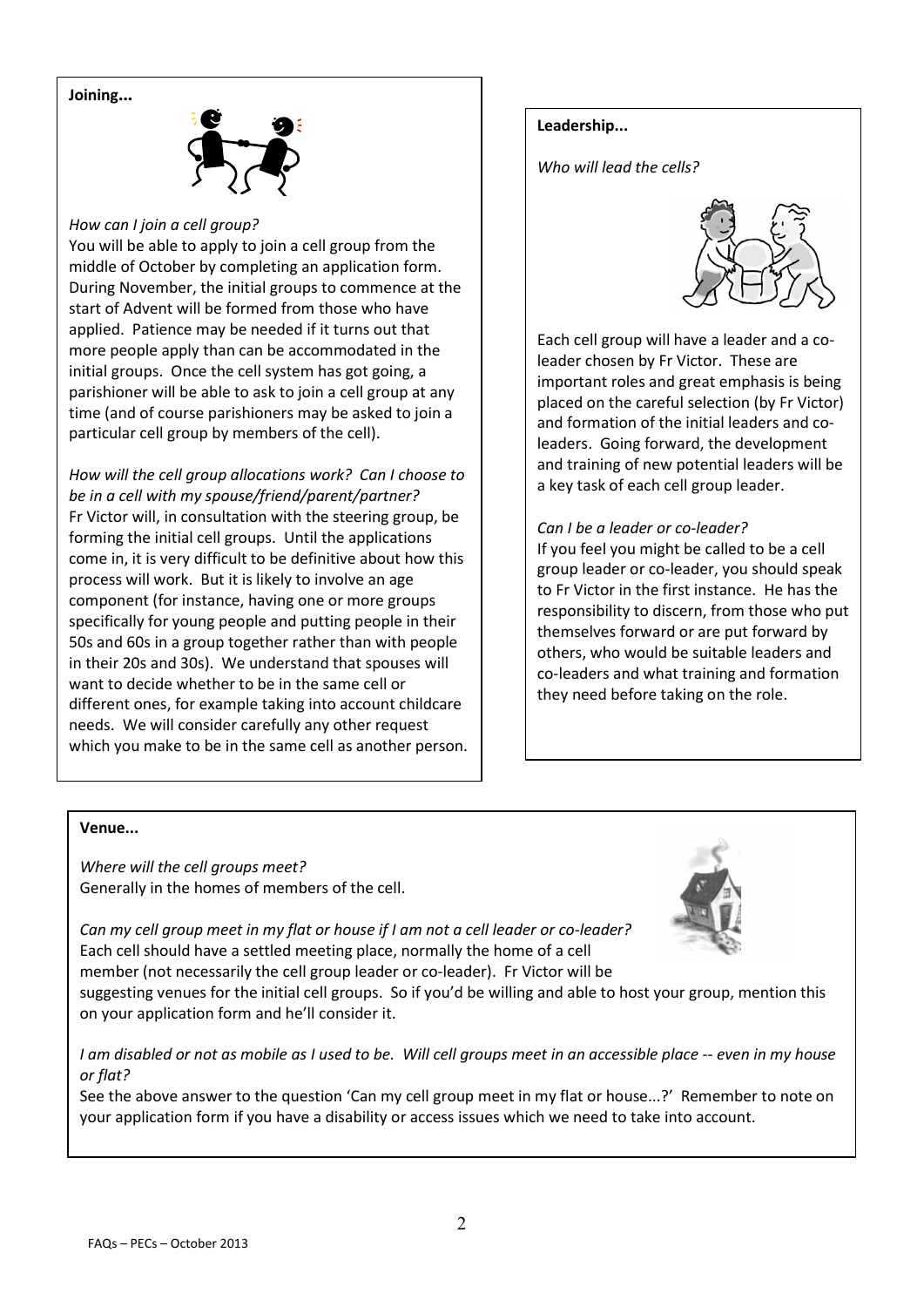#### Oversight and teaching...

### Who will exercise oversight over the cell groups?

In order for the Parish Evangelisation Cell system to work properly, careful and consistent oversight will be necessary. Fr Victor as Parish Priest will have the ultimate responsibility for oversight of the cell system, but he will not be able to carry this responsibility on his own. So we will initially have a small steering group with which each cell group leader will meet regularly to discuss their cell group and its progress and problems. As the system expands, it may become necessary to develop a more layered oversight process.

### Who provides the teaching?

The teaching input at each cell group meeting will come from the Parish Priest (on a recording of some kind). This is one of the aspects of the evangelisation cell system which helps to maintain unity between each cell group and the Parish. There will be a brief opportunity at the cell group meeting to talk about the teaching input and to raise any questions to which it may give rise.



#### Growth...

#### How will cells grow?

By prayerfully reaching out to people known to cell group members (not only other members of the Parish but also family, friends, neighbours, school friends, workmates and so on). This may involve supporting the potential members in a variety of ways, taking advantage of opportunities to talk to them about Jesus. And (perhaps after a long period of support and prayer) inviting them to join the cell group. They may be already Catholic, but no longer practising; they may not have a Church, or a Catholic Church, background.

What if a cell group gets too big? The aim of the cells is to grow -- and then divide. So if a cell is getting too big, it will be necessary for it to divide. Looking forward to that possibility, it will be one of the responsibilities of cell group leaders to identify and develop potential future cell group leaders and co-leaders. Decisions about division of a cell group will be taken by the steering group in consultation with the cell group leader.



What if I want to form my own cell group? No one will have their own cell group. All of the cell groups will be part of the Parish and subject to the oversight of the

### Journey in Faith...

How will the cells relate to our Journey in Faith process? Whilst, for some, joining a cell group will be a step on the way to becoming a Catholic, the cell groups will not be replacing Journey in Faith. The teaching input provided to cell groups will not be tailored to the needs of those who are ready to explore seriously whether to join the Church. Rather, a cell group member who wishes to explore the possibility of coming into full communion with the Catholic Church will be encouraged to join Journey in Faith. Conversely, people who go through the Journey in Faith process and come into full communion with the Catholic Church will be encouraged to join cell groups.

steering group and ultimately Fr Victor. This is essential in maintaining the unity of the cell groups with the Parish. If you see yourself as a possible cell group leader or coleader, you should talk about this with your cell group leader or approach Fr Victor. He has the responsibility to discern whether a particular person would be a suitable cell group leader or co-leader.